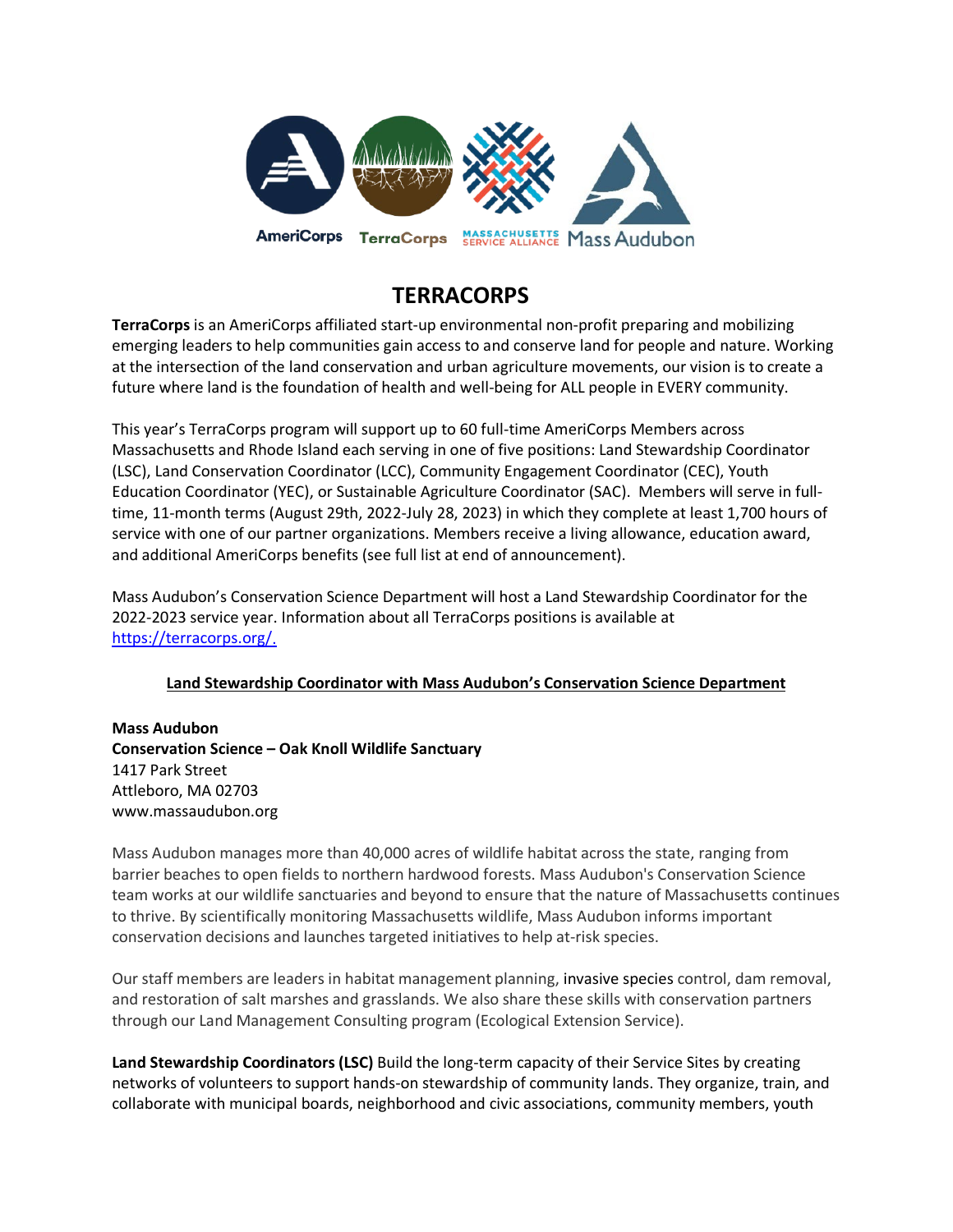groups, and schools to care for, improve access to, and support the long-term resiliency and sustainable use of community lands. By providing training and organizing collaborative land-focused projects, they increase resources for community projects, demonstrate environmentally responsible land management, help individuals build skills, and nurture an inclusive sense of public ownership in the local landscape. LSCs generally spend roughly 60% of their time in the office and 40% in the field.

TerraCorps Members engage with their supervisors to develop and carry out three or more capacity building projects over the course of the service year. Some of these projects will involve recruiting, training, and/or managing community volunteers. **Mass Audubon's Conservation Science Department – Oak Knoll Wildlife Sanctuary has proposed the following potential project(s) for their Land Stewardship Coordinator:**

- 1. Lead in the communication and further expansion of Mass Audubon's NestWatch, Monarch Watch, Wildflower propagation and turtle monitoring community science programs on our wildlife sanctuaries and partner properties. This will include working with the Senior Conservation Ecologist and staff to coordinate and mange community science program volunteers, further developing volunteer training materials and providing program outreach and training sessions and assisting in reporting and disseminating summary materials of results to community science program volunteers and Mass Audubon and partner organization staff.
- 2. Build on previous TerraCorps Members' contributions and continue to assist the Coastal Resilience Program Director to coordinate our statewide Buds, Leaves and Global Warming program. Working with our education staff, students collect data to measure the effects of climate change on the landscape and biodiversity. The program engages students and helps Mass Audubon evaluate changes in plants and wildlife to provide a basis for future conservation action. The program relies on collecting data from taxa that provide the best reflection of ecological conditions and long-term trends with the minimal amount of monitoring effort.
- 3. Assist the Senior Conservation Ecologist in implementing new and ongoing restoration and habitat management projects within SE MA.

Development of these and other projects will occur during the first two months of service and consider the Member's interests and skills.

# Required AmeriCorps Qualifications

- A US citizen, US national, or Lawful Permanent Resident Alien of the U.S.
- At least 18 years old
- A minimum of a high school diploma or GED
- No more than three previous terms as an AmeriCorps Member
- Pass a criminal history background check, including an FBI check

# Desired Qualifications

- Strong writing and verbal communication skills
- Able to serve both independently and as a member of a team
- Comfort navigating computer software programs (Microsoft Word, Excel, Teams, Outlook)
- Training and experience pertinent to the Land Stewardship Coordinator position and projects listed above
- Experience coordinating, training and educating community members and volunteers
- Experience with natural systems and identifying plant and wildlife species
- Knowledge and experience with ArcGIS mapping software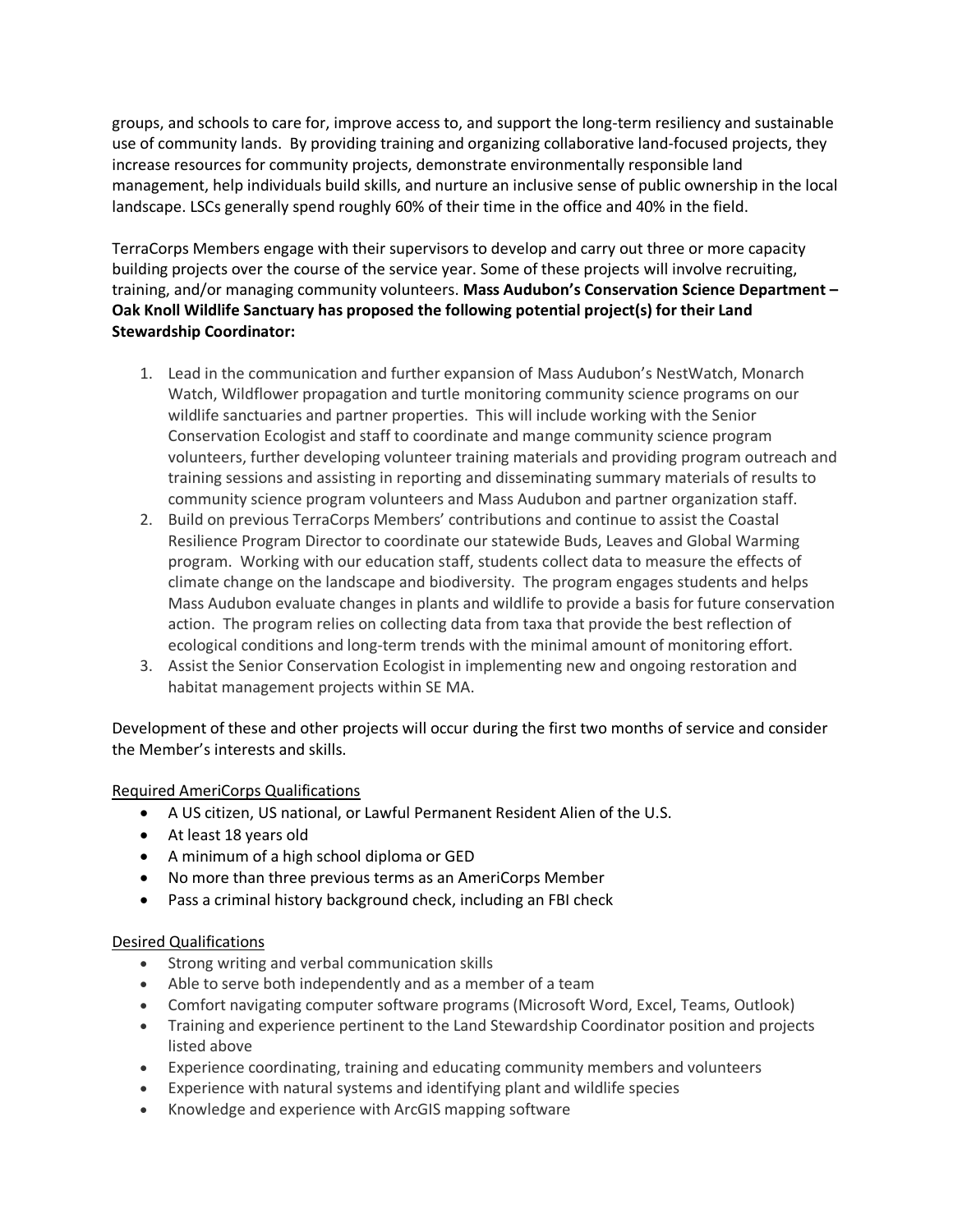• Ability to navigate independently in the field utilizing map, compass, and GPS units

For questions about Mass Audubon – Conservation Science Department service positions, contact Amanda LaGoy[, alagoy@massaudubon.org.](mailto:alagoy@massaudubon.org)

## **AmeriCorps Member Eligibility Requirements**

All Members are expected to serve full-time, commit to serve for the entire 11-month term, and complete at least 1,700 hours of service, including time spent in trainings and several service days with the full TerraCorps cohort. Weekly service averages 38 hours and commonly includes some night and/or weekend activities.

AmeriCorps programs provide equal opportunities. TerraCorps will recruit and select persons in all positions to ensure a diverse and inclusive climate without regard to race, religion, sex, sexual orientation, age, veteran status, color, political affiliation, creed, national origin, marital status, or any other status as protected by federal, state, and local laws. We encourage applications from individuals with disabilities and will provide reasonable accommodations for interviews and service upon request.

## **Member Compensation and Benefits**

- TerraCorps Members will receive a living allowance of up to \$18,500 (pre-tax) over the 11 month term of service, which is \$740 (pre-tax) per 25 biweekly pay periods.
- TerraCorps assists Members in obtaining health insurance coverage. Reimbursement of costs may be available.
- Childcare assistance may be provided in cases of financial need.
- Upon successful completion of a term of service, AmeriCorps Members receive a taxable \$6,495 education award that can be used for future education or to pay off existing school loans. See <https://americorps.gov/members-volunteers/segal-americorps-education-award> for info and restrictions.
- TerraCorps Members are eligible for forbearance of most federally-guaranteed student loans, as well as payment of interest accrued during service.
- TerraCorps Members will receive mentorship, training, and career development opportunities while serving directly with community-based nonprofits.
- TerraCorps Members experience the personal rewards of national service and community engagement.

**Note:** TerraCorps Members are responsible for their own housing and must have access to reliable transportation.

#### **How to Apply**

To apply for this position and to learn more about other TerraCorps service Member opportunities, please visit the following page on the TerraCorps website at [https://terracorps.org/member-position](https://terracorps.org/member-position-listing/)[listing/.](https://terracorps.org/member-position-listing/)